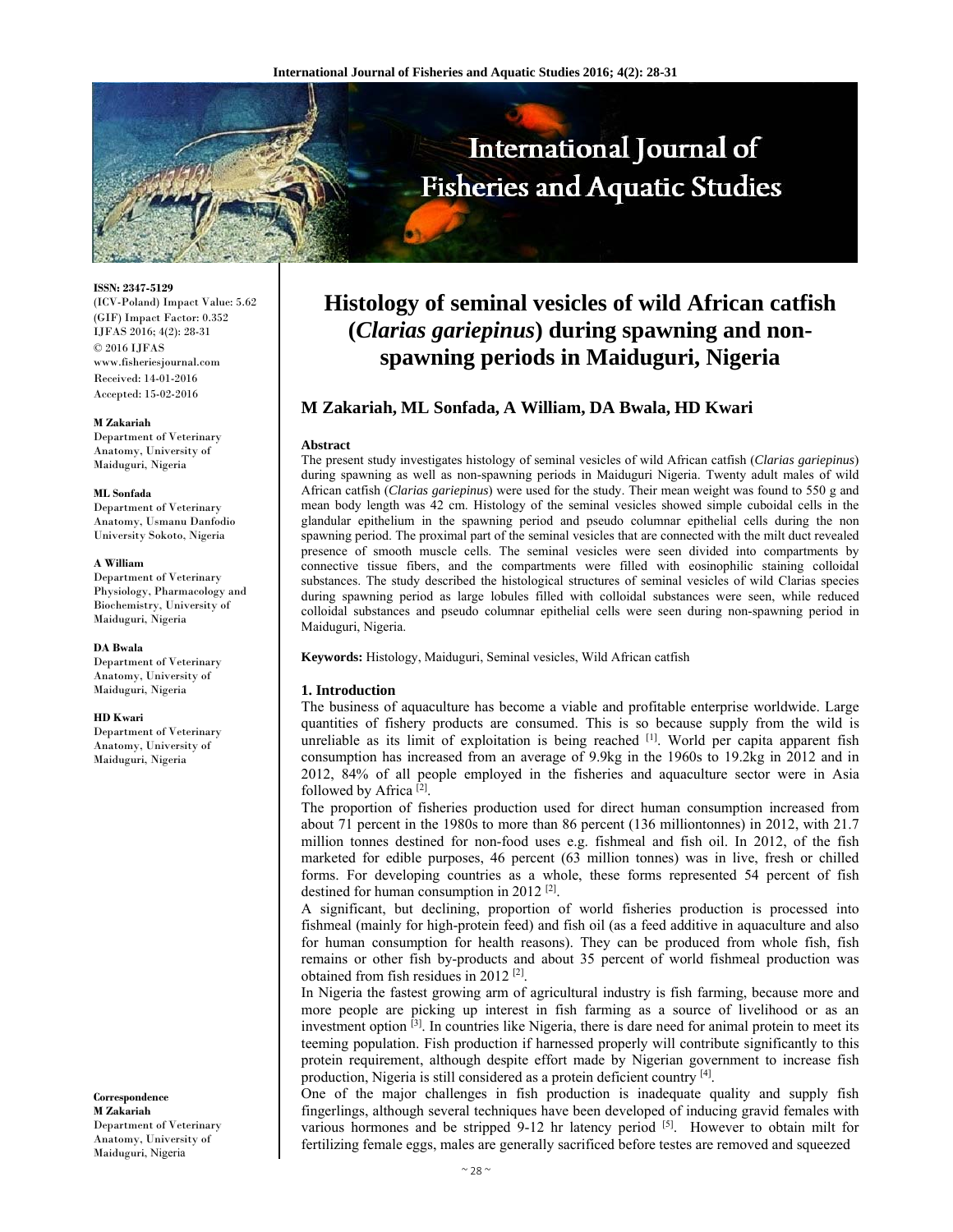to release the milt [6], such practice compromise attempts for selective breeding and other genetic studies as well as reducing the number of males in circulation  $[5]$ . Stripping of catfish males to collect milt has not been successful and therefore it is not recommended, this is due to the anatomical structure of the seminal vesicles which may obstruct the passage of milt through the sperm duct  $[3]$ . Generally, many reports regarding the difficulty of milt collection in this species as a result of the seminal vesicles extensions have been documented. However, our literature search revealed that micro anatomy of the proximal part of this organ is rare. Also there is paucity of information on the general micro anatomy of seminal vesicles in the study area especially in the wild species; this necessitated the study.

# **2. Methodology**

# **2.1 Study area**

The study was conducted in the Histology Laboratory of Department of Veterinary Anatomy, University of Maiduguri, Nigeria. Maiduguri is located between latitude 11º and 50º north and longitude 13° and 36° east. The annual rainfall average 320mm, rainy season begins in June and last till October and dry season begins in November and last till May. The rainfall is monsoonal, generally been heaviest in August. The annual temperature average 35.4 ºC, the climate of Maiduguri can be divided into six zones: Guinea zone, sunado-Guinea zone, sunado-sahelian zone, sahelo-sudanian, sudanosaharan zone and Saharan zone [7].

# **2.2 Sources of fish**

Twenty adult males of wild African catfish (*Clarias gariepinus*) were used for this study. The mean weight was found to be 550 g and mean length 42 cm. All fish were bought from fish retailers in Gamboru market in Maiduguri, Nigeria whose fish were from Lake Alau. The Lake is located 20 km south east of Maiduguri, Borno State and is ituated at the semi-Arid north Eastern Zone of Nigeria (11˚40N to  $11°45N$  and  $13°10'E$  to  $13°20'E$ ). It is believed to be a remnant of former Mega Chad. It receives an annual delivery

of water from Ngada and Yedzeram rivers system, but whiles these two rivers and their other tributaries dries up completetly, Lake Alau retains water all year round [8]. The fish were transported alive in a plastic trough to the Histology Laboratory of the Department of Veterinary Anatomy University of Maiduguri, Nigeria.

# **2.3 Experimental design**

Each fish was euthanized using tricaine MSS anaesthetic at the dose of 8 drops/litre of water [9] after which a mid-ventral incision was made and the seminal vesicles was exteriorized using scalpel, scissors and tissue forceps. Samples for histology were taken and fixed in Bouins fluid for 24 hours. The tissues were then dehydrated through graded concentrations of ethanol (70%, 95% and absolute), cleared in Xylene. Tissues were infiltrated in Xylene paraffin in the oven at 62 degree for 3 hrs and embedded in paraffin wax. The embedded tissues were sectioned at 7micrometer thickness and stained with haematoxylin and eosin (H&E) for light microscope examination [10]. The tissues observed under microscope were photographed using canon digital camera power shot (A470).

# **3. Results**

In breeding seasons, the seminal vesicles showed two important histological changes; the proliferation of cuboidal glandular cells that were filled with eosinophilic pinkish colloidal substance (plate 1), numerous glandular cells and presence of smooth muscle cells seen at the junction of the sphincter between the milt (sperm) duct and the proximal part of the seminal vesicles (plate 2). The photomicrograph of seminal vesicles of *C. gariepinus* during non spawning period revealed reduction of colloidal substances (CS), pseudo columnar cells and increased thickness of interstitial connective tissue (plate 3). The transverse section revealed a secretory epithelium of simple cuboidal cells supported by basement membrane in each vesicle or compartment of the gland (plate 4). The inter-vesicular cavity contained loose connective tissue and blood vessel.



**Fig 1:** Photomicropgraphs of seminal vesicles *C. gariepinus* during spawning season showing lobules filled with colloidal substance (CS), nuclei of epithelial cells (arrow) and interstitial connective tissue (CT) (plate 1), and the proximal part showing presence of numerous glandular cells (GC) and smooth muscle cells (SM) (plate 2).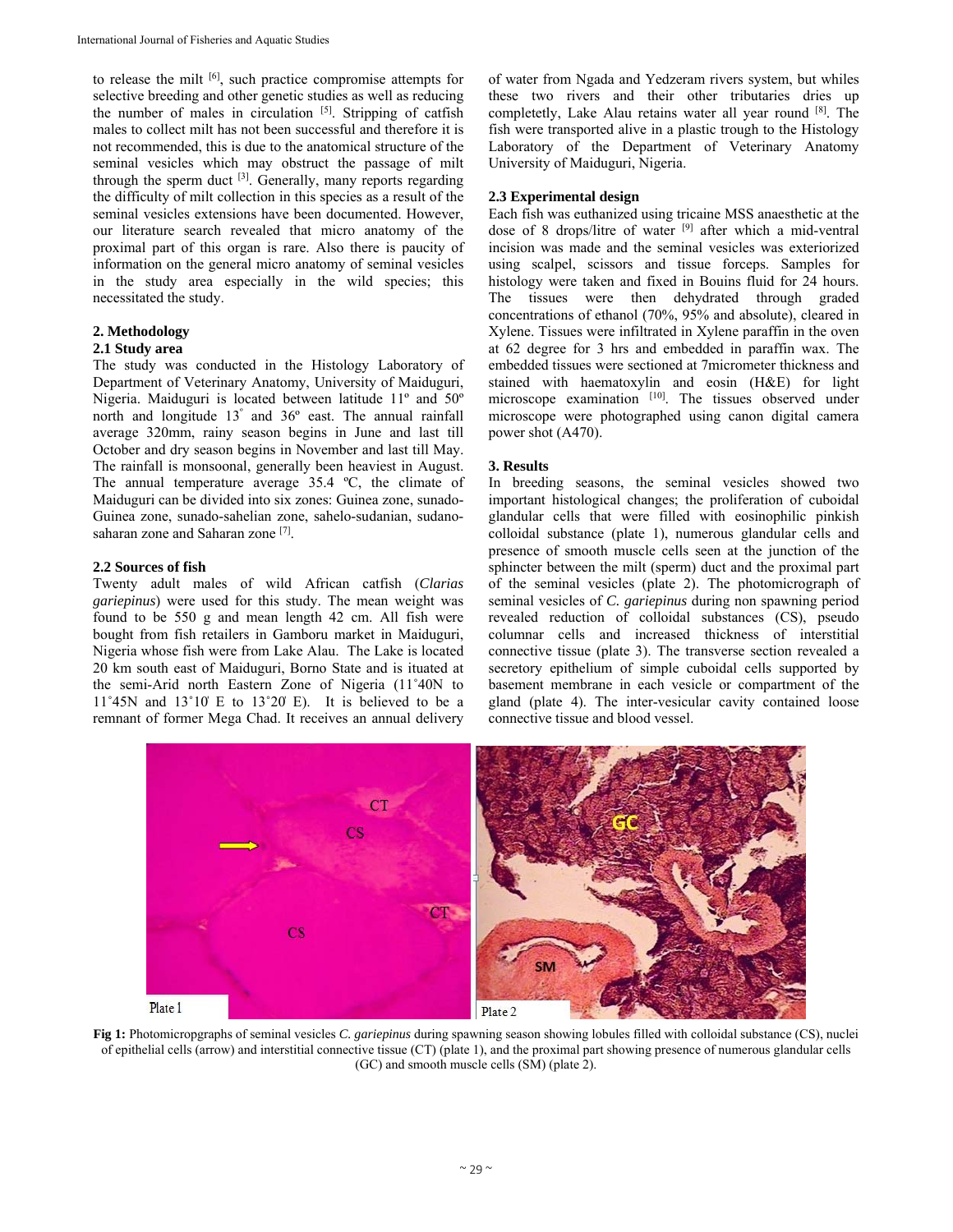

**Fig 2:** Photomicrographs showing seminal vesicles during non-spawning period, revealing reduction of colloidal substance (CS), pseudo columnar cells (yellow arrows) and connective tissue (black arrows) (plate 3) and presence of secretory epithelial cells (arrows) and intravesicular connective tissue (ICT) (plate 4).

## **4. Discussion**

The seminal vesicles in the present study showed some important histological changes; the proliferations of cuboidal glandular cells that are filled with pinkish colloidal substances which agrees with the work documented by  $[11, 12]$ . However the presence of smooth muscle cells seen at the middle of the sphincter between the milt (sperm) duct and the proximal part of the seminal vesicles seen in the present study have not been reported. This finding could possibly be one of the reasons why milt cannot stripped in this species. Since actions of smooth muscles are involuntary; when male fish are excited the smooth muscles may constrict thereby leading to the occlusion of the milt duct. The proliferations of glandular cells of the seminal vesicle as seen in this study also agrees with the findings of  $[12]$  who reported an extensive proliferation of the lobules, and secretory activity of seminal vesicles which accounted for the significant increases in the sizes of glandular cells of seminal vesicles. This could also be another reason why milt stripping have not been successful as the glandular cells and their secretion may exert pressure on the milt duct and occlude it. The secretions were stored in the lumen resulting in gradual distension of the lobules to the maximum extent  $[13]$ , which agrees with the findings in this study as eosinophilic colloidal substances were seen both in the breeding and non breeding seasons. However, in the present study there were marked reductions of glandular cuboidal cells in non-breeding season which has not been reported in the study area. During breeding season, the epithelial cells, which were originally tall and columnar, became progressively reduced in size to assume cuboidal, squamous and pseudo columnar forms [12]. However in this study, only the cuboidal and pseudo columnar glandular cells were seen in spawning and non spawning periods respectively. It is not clear whether the change in the morphology of the glandular cells was due to progressive shedding of the apical part of the cells into the lumen as secretory material (apocrine activity), or due to intraluminal pressure of the stored secretory material on the cells to become flat [14]. The disparity of sizes of cuboidal cells of the seminal vesicles during breeding and non-breeding seasons obtained during the present study agrees with Fishelson *et al.* [15] that seminal vesicles showed extensive degenerative and regenerative changes after the discharge of secretions during breeding season which could lead to its collapse of the lobule in the non breeding season.

In conclusion, this study has provided the histology of seminal vesicles in the wild Clariid species during spawning and nonspawning periods. The presence of smooth muscle cells and the proliferation of the glandular cells may possibly be one of the reasons why milt cannot be stripped in this species.

## **5. References**

- 1. Ben AH. Aquaculture in the tropics. Theory and Practice, 2003.
- 2. Food and Agriculture Organization. The state of world fisheries and Aquaculture: Opportunities and challenges, 2014.
- 3. Kumar JSS. Guide to catfish fingerling production. Fish farming & Technology Manual Series. Animal Care, 2006; 1:7.
- 4. Food and Agriculture Organization. State of World Fisheries & Aquaculture, 2007.
- 5. Diyaware MY, Haruna AB, Abubakar KA. Determination of testes regeneration period for African catfish (Clarias anguillaris) after milt (semen) collection through ablation. Current Research Journal of Biological Sciences. 2010; 2(6):375-379.
- 6. Steyn GJ, Van Vuren JGHJ. Some physical properties of milt from artificially induced sharptooth catfish (Clarias gariepinus). Comparative Biochemistry and Physiology, 1987; 86A:315-338.
- 7. Mayomi I, Muhammed JA. A decade assessment of Maiduguri Urban Expansion (2002-2012): Geospatial Approach. Global journal of Human-social science: B Geography, Geo Science, Environmental Disaster Management, 2014; 14(2). ISSN: 2249-460x
- 8. Bankole NO, Sule OD, Okwudu EC, Amadu M. Investigation on the Frame and Catch Assessment Survey of Alau Lake, Annual Report of NIFFRI, 1994, 28.
- 9. Bowser PR. Anesthetic Options for fish in: Recent advances in Veterinary Anesthesia and Analgesia: Companion Animals, (R.D. Gleed and J.W. LuddersEds). Pub. International Veterinary Information service (www. Ivis.org), Ithaca, NewYork, U.S.A. 2001, 3.
- 10. Drury RAB, Willington EA, Cameron R. Carlton's Histological Technique. Oxford University Press London UK, 1976.
- 11. Ikpegbu E, Nlebedum UC, Nnadozie O, Agbakwuru IO. The Testis and Seminal Vesicle of the Farmed Male African Catfish: A Histological and Mucin Histochemical Observation. Journal of Agriculture and Veterinary Science. 2012; 1(6):37-40.
- 12. Megbowon HA, Fashina-Bombata MMA, Akinwale A,